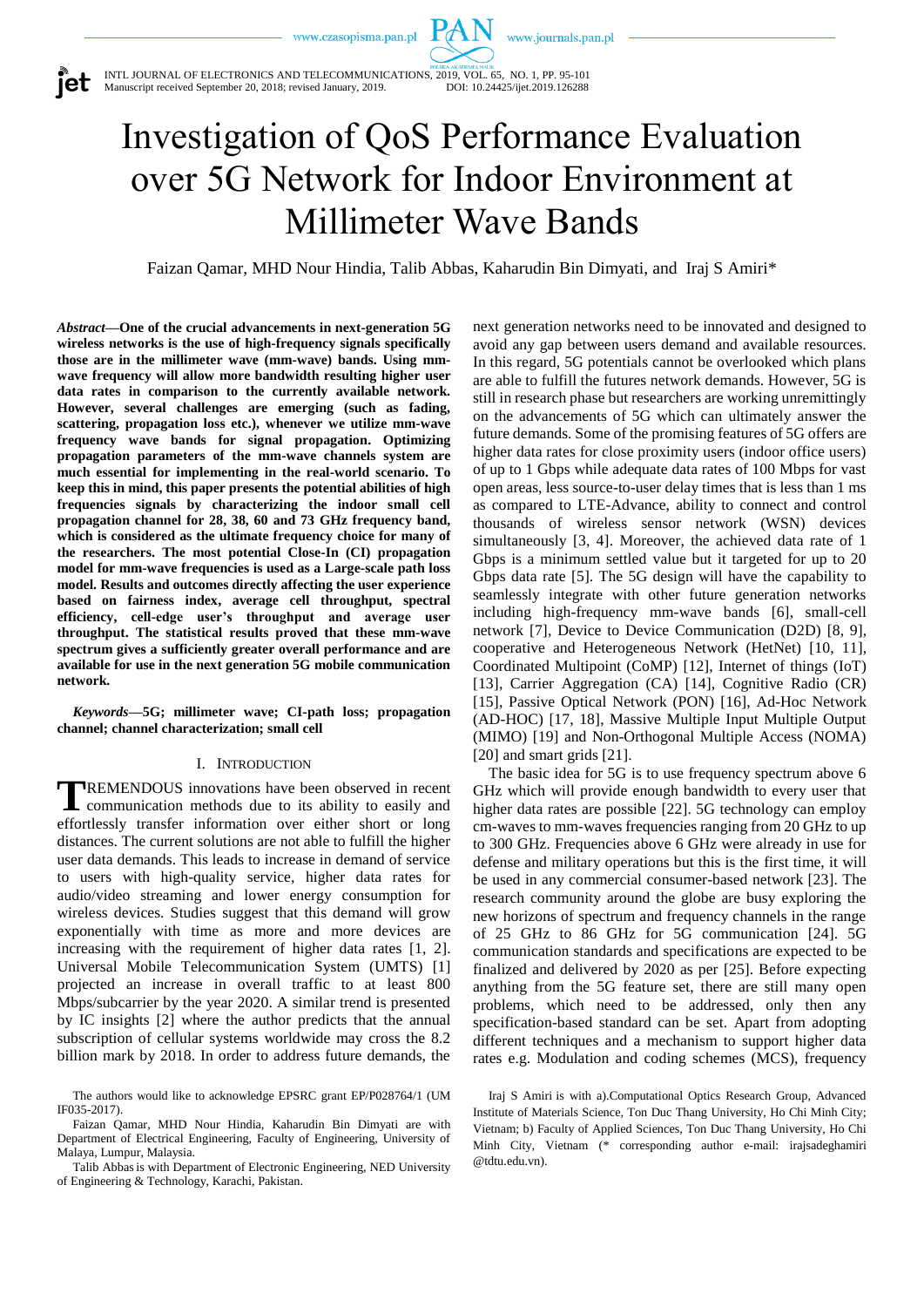www.journals.pan.pl

#### 96 F. QAMAR, MHD N. HINDIA, T. ABBAS, K. BIN DIMYATI, I. S AMIRI

channels, media access techniques, MIMO proves to be a promising technique in order to maximize the received signal. Massive MIMO technology exploits multipath propagation phenomena of the environment to use to its own advantage such as minimization of propagation losses, improve channel capacity and provide higher data rates. Due to its simplicity in design and features it offers, it is keeping researchers interested in deploying it in various different technologies as MIMO can be used to provide service to a higher amount of mobile devices simultaneously in a single cell at a single frequency [26]. A communication system using massive MIMO technique will require channels to be accurately modeled as the available models are focused on frequency bands less than 6 GHz and are not appropriate due to random nature of the channel of different frequency bands and wireless channel impairments [27]. The quality of a wireless channel largely depends on the channel impairments as it affects the communication devices the most. Wireless channel impairments are mostly caused by the losses during transmission of the data due to various factors including distance, an environment where the link is, weather conditions, various fading, shadowing and other uncontrolled parameters [28]. These effects combined are termed as path loss, which has an involvement to all those factors mentioned. Path loss modeling may differ for different environments, frequency channels, medium access techniques and other factors. Therefore, different path loss models have been proposed to various scenarios so that a particular model is responsible for a particular set of environment variables.

In this paper, we have optimized the most conventional CI propagation model for path loss in indoor small cell environment proposed by [29, 30]. We evaluate the various network performance parameters such as fairness index, average user throughput, spectral efficiency, cell-edge user throughput and average cell throughput for 28, 38, 60 and 73 GHz frequency band in relation to varying capacity of users. The rest of the paper is organized as follows. Section II illustrates some of the latest pertinent work in this field. Section III highlights the CI propagation path loss system model for large scale. The simulation setup and corresponding results will be discussed in section IV and in the end, we will conclude the paper and propose future work in section V.

# II. RELATED WORK

The use of mm-wave spectrum provides great opportunity to increase bandwidth and capacity. However, several channel propagation issues are also affecting in high frequencies transmission, which can be mitigated by knowing the channel performance. Several studies have been done in recent time to examine the behavior of path loss and propagation channel response for high-frequency spectrum. Moreover, various probability-based methods have been proposed recently to optimize the channel for wireless communication using path loss models on various frequency bands. These methods are sometimes presented with experiments and trials conducted operating in a limited environment to verify their hypothesis. Most of the work done in the past is based on current generation systems and operate on frequencies less than 6 GHz [31]. While those path loss models provide experimental results, but as we move to higher frequencies in order to peruse our requirement of higher data rates and future-proof next-generation systems,

those models are not sufficient to predict the behavior at a frequency greater than 6 GHz. Some work based on high frequencies channel propagation path loss models for 5G communication are presented in this section.

The frequency spectrum of 60 GHz was explored in [32] for the purpose of HD (high definition) streaming of video in a short range indoor environment imitating a surgical room. The author has devised an IEE 208.15.3c based simple ray tracing model and used it to characterize 60 GHz indoor radio channel. The authors concluded that capability of a system to achieve the required key performance indicators (KPI) for video transmission is strongly related to the environment e.g. a room, corridor or surgical room. Apart from a theoretical model, they also carried out several experiments and published their findings at mm-wave in a short-range indoor environment. In [33], experimental tests in an urban environment have been carried out in 38 and 60 GHz frequency ranges. The measurements were carried out at the University of Texas at the Austin campus with the transmitter to receiver separation distance varying from 19 to 129 meters and many configurations of antenna pointing angles. The paper provides evidence of large multipath delay spread in non-line of sight (NLOS) configuration at 38 GHz and hence providing propagation links with many pointing angles. While 60 GHz has less multipath delay spread, more path loss, and lesser pointing angles availability for the antenna. Beam steering and beam combining methods are proposed in [34] by taking advantage of multipath propagation at 73 GHz in a dense urban environment of New York City to support nextgeneration cellular communication systems. The results are presented for both line of sight (LOS) and NLOS scenarios for more than 30 transmitters to receiver combinations with varying transmitted-to-receiver separation distances for up to 200 meters. In [35], measurements were recorded at 60 GHz for propagation path loss in an underground mining environment. Short range findings at 5 meters were investigated for LOS scenarios and found out to be similar to those found in other indoor environments. Large indoor environments like railway station and airport terminals were the focus of study in [36]. The authors used 28 GHz band and used steerable directional antennas to measure path loss in LOS and NLOS configuration. The results were presented with boresight angle orientation and transmitter to receiver separation distance which proves the same results for free space path loss and directional path loss model. The authors in [37] have proposed a novel but simple large-scale path loss model for 28 and 73 GHz bands. Cross, copolarization and combined polarization were used to provide multipath time dispersion data. Also, maximum received power can be achieved by reducing the root mean square delay spread by utilizing different configuration of receiver and transmitter antennas pointing angles. The authors in [38] have tested several material penetration testing at the frequency of 73 GHz including glass doors and windows, closet and steel doors on 21 unique locations. The paper presentation attenuation levels for co-polarized and cross-polarized antennas, in which copolarized exhibits consistent attenuation levels between 0.8 to 9.9 dB/cm for all the materials tested, while there is some variation in attenuation with cross-polarized antennas. Another channel model for 28 and 38 GHz has been analysis in [39], which uses both omni and a directional antenna. This approach not only estimates the path loss exponents but also gives the time delay, angular spread, and clustering parameters. The path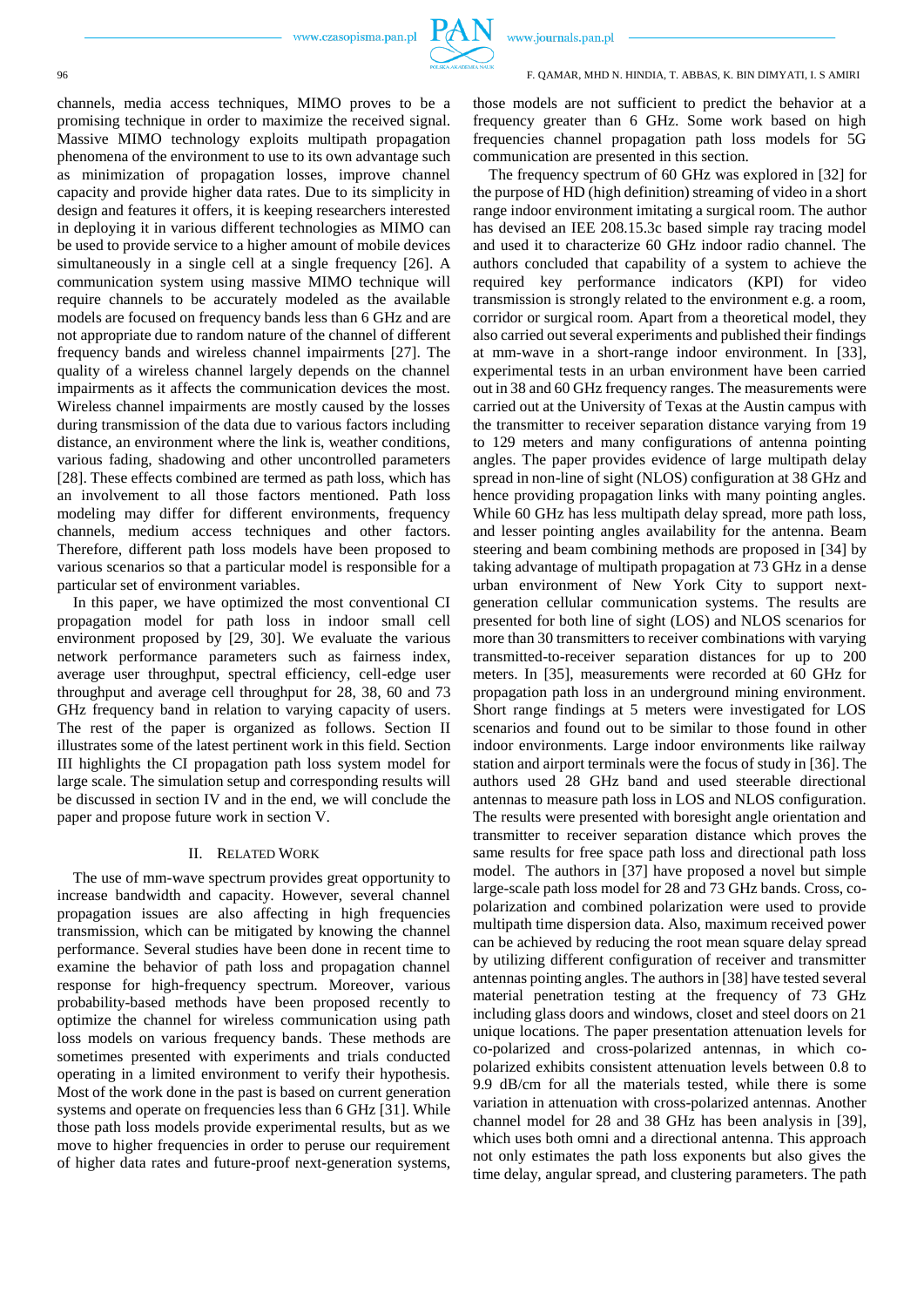

loss exponents and shadow fading factors for CI free space model and floating-intercept (FI) model have been measured for typical indoor office environment at for 28 and 38 GHz frequency spectrum [40]. Its experimental results proved that the CI model is more suitable for this environment as compared to FI model for same standard deviation is used for both models.

#### III. LARGE SCALE PATH LOSS MODEL

Due to the random nature of the wireless channel, the signal behavior is varied when it reaches to the receiver end. Rather than calculating the channel behavior which is a hectic task and require a lot of resources and time, if we are able to predict the nature of the channel by estimating the signal through path loss models, we can optimize it to obtain maximum performance. The path loss model is used to calculate the level of signal attenuation when it is propagating over a wireless channel from the base station to users. It can be estimated by using various models such as stochastic, empirical and deterministic models. Moreover, the path loss model which is based on experimental measurement can offer the best-correlated understanding of the propagation channel for the real-time scenario. Thus, in this paper, we have focused on the most formidable candidate pathloss models for the 5G system, which is the CI free space path loss models [41-43]. The analytical models cited can describe the nature of large-scale propagation path loss with their corresponding distance values at any given frequency bands in the mm-wave region for outdoor as well as indoor scenarios. These models often use *d* as distance to represent 3D separation between transmitter and receiver based on actual measurements. The CI free space reference distance model is dependent on the free space constant and function of frequency which is based on a 1 m standard free space reference distance that guarantees accuracy, stability, and usefulness beyond the limited original number of field measurements with the minimum number of parameters.

The CI path loss model provided in (1) also describe path loss exponent (PLE) which includes single model parameter *n*.

$$
PL^{Cl}(f,d)[dB] = FSPL(f,d_0) + 10n \log_{10}(\frac{d}{d_0}) + \chi_{\sigma}^{Cl}
$$
 (1)

where the free space path loss of the anchor point is given by:  
\n
$$
FSPL(f, d_0) = 20 \log_{10} \left( \frac{4 \pi d_0 f}{c} \right) \tag{2}
$$

where  $c$  is the speed of light in free space in meters per second and  $f$  is the carrier frequency. The large-scale signal fluctuations resulting from large obstacles in the surrounding environment are embedded in the model by the shadow factor  $\chi_{\sigma}^{CI}$ , which is a zero mean Gaussian random variable written as:  $\left(\frac{d}{a}\right)$  (3)

$$
\chi_{\sigma}^{Cl} = PL^{Cl}(f,d)[dB] - FSPL(f,d_0) - 10n \log_{10} \left(\frac{d}{d_0}\right) \tag{3}
$$

while its standard deviation  $\sigma^{CI}$  in dB is:

$$
\sigma^{CI} = \sqrt{\frac{\sum (\chi^{CI}_{\sigma})^2}{N}}
$$
 (4)

Where  $\chi_{\sigma}^{CI}$  is a zero mean gaussian random variable which is denoted by with standard deviation  $\sigma$  in dB and  $d_0$  is a physical

reference distance and *N* denotes the overall number of measured points in the measurement campaign.

Minimum mean square error optimizing method can be used to analyze the CI path loss model by getting the PLE n that is similar to the collected data along with the minimum error using a real-time applicable fixed point that governs the transmitted power in free space from the Tx antenna to the CI reference distance *d0*. The minimum standard deviation and PLE are taken by a minimum mean square error technique as shown in (5) and (6), respectively.

$$
n = \frac{\sum (PL^{Cl}(f,d)[dB] - FSPL(f,d_0)) \left(10\log_{10}\left(\frac{d}{d_0}\right)\right)}{\left(10\log_{10}\left(\frac{d}{d_0}\right)\right)^2} \tag{5}
$$
\n
$$
\sigma_{\min}^{Cl} = \sqrt{\frac{\sum \left(PL^{Cl}(f,d)[dB] - FSPL(f,d_0) - 10\log_{10}\left(\frac{d}{d_0}\right)n\right)^2}{N}} \tag{6}
$$

#### IV. RESULTS AND DISCUSSION

In this section, the different network performance parameters have been calculating to validate the potential of various 5G frequency bands such as 28, 38, 60 and 73 GHz. Here, some simulations have been carried out by using CI propagation path loss model as shown in (1) for indoor LOS environment and PLE (*n*) is used 1.6 as suggested in [44, 45]. For the simulation of a small sized indoor environment, Vienna LTE-A system level simulator based on MATLAB is utilized. There are varying number of users from 10 to 50 exist in each cell including both active and inactive users that are positioned randomly in such a manner that there is equal separation exist and they are scattered over the entire region of the cell.. The classification of active users specify that they are users who are connected to eNodeB (eNB) and also exchanging information or data with eNB, while inactive users are those who are also connected to eNB but not participating in any exchange of information or data. The transmission power of 46 dBm is selected with 4x4 MIMO antenna array configuration utilizing the bandwidth of 40 MHz as per described in . [1]. As it is small cell environment so the eNBs are placed at the 100 m of separation. The eNBs is set at 10 m height and UEs are places at 1 m height from the ground. The user's average speed is set to 5kmph in random directions and no users are configured to be static. The algorithm of PFS (Proportional Fair Scheduling) is utilized for the communication between eNBs [46]. The results presented in this paper describes the network performance by providing estimated values for cell-edge user throughput, average user throughput, fairness index, spectral efficiency and average cell throughput for various number of users in each cell. Table I highlights the parameters used in simulation with their equivalent values.

The presented average user throughput is obtained from varying number of users. In order to calculate the average user throughput, ratio of total number of bits transferred by active users with total transmission time is considered and inactive users are ignored as they are not exchanging any data [14].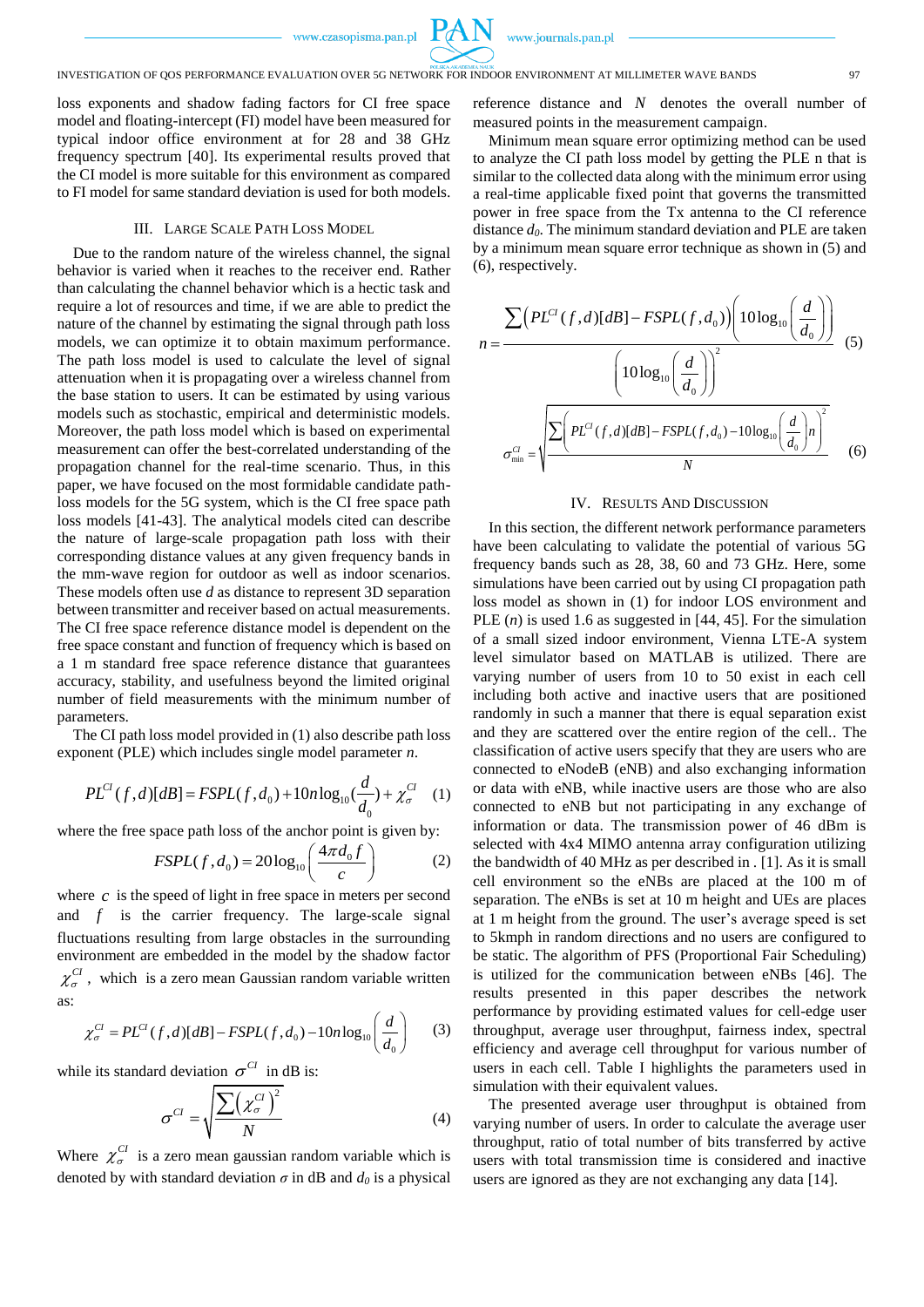**Table I Simulation Parameters**

| <b>Parameters</b>       | <b>Values</b>                    |
|-------------------------|----------------------------------|
| <b>Frequency Band</b>   | 28, 38, 60 & 73 GHz              |
| Channel Bandwidth       | 40 MHz                           |
| No. of Cell users       | 10, 20, 30, 40, 50               |
| No. of Base Stations    | 21                               |
| Network Scenario        | Small cell Indoor LOS            |
| Propagation Model       | CI path loss model               |
| PLE(n)                  | 1.6                              |
| <b>Network Geometry</b> | Regular Hexagonal Grid           |
| Antenna Type            | Tri-Sector Tilted                |
| UE's Speed              | $5 \text{ km/h}$                 |
| No. of Tx Antennas      | 4                                |
| No. of Rx Antenna       | 4                                |
| Scheduling              | Proportional Fair (PF)           |
| UE Height               | 1 <sub>m</sub>                   |
| Antenna Height          | 10 <sub>m</sub>                  |
| Mode of Transmission    | Closed Loop Spatial Multiplexing |
| Separation between BSs  | $100 \text{ m}$                  |
| <b>Channel Model</b>    | Rayleigh fading                  |
| Iteration               | 1000                             |

To keep this in mind, Fig. 1 presents the average throughput of the cell at various users' capacity l including active and inactive users. The exponential decrement of the graph for all frequency bands is obvious because when a number of user's increases, more users share the total cell capacity that causes low average cell throughput [47]. Furthermore, when a number of users are at a minimum of 10, it can clearly be observed that the high frequencies are providing greater average user's throughput, as 73 GHz is achieving the highest data of 23.6 Mbps and 28 GHz can produce the lowest throughput of 20 Mbps as compared to others. However, 38 and 60 GHz frequency band can also able to deliver correlated throughput of 20.7 and 21.3 Mbps, respectively, but cannot reaches to the performance which achieved at 73 GHz. This is because of the availability of higher bandwidth at higher frequency signal band. For the maximum user capacity case which is 50 users, no significant difference is evident between the values, as all frequencies band can able to deliver nearly 5 Mbps for this case. This is due to the congestion of users, which cause restriction of limited bandwidth, when more users demand higher RBs in a single cell.



Fig. 1. Number of User vs Average User Throughput

www.journals.pan.pl

#### 98 F. QAMAR, MHD N. HINDIA, T. ABBAS, K. BIN DIMYATI, I. S AMIRI

The users that exist on the edge of the cell are clearly, most difficult to serve to. These users cause signal attenuation that reduces received signal strength (RSS) at receivers. This can be caused by penetration losses with distance or interference such as Inter-Cell Interference (ICI) that is the signals from the neighbor segment and Co-Channel Interference (CCI), which is due to the same frequency reuse in the neighbor cells. The outer area of a cell is stated by the help of a threshold value  $(\Omega)$ : outrange users), where the users who have larger distance than  $\Omega$  is stated as cell-edge users. Figure 2 depicts the throughput performance for the cell-edge users at the different mm-wave frequency band for various user's capacity. The significant decrement in performance of cell-edge users with increasing the user's capacity is not only because of the limitation of RBs but also achieving less RSS value at the cell-edges. Here, it can be seen the 28 GHz frequency range is delivering the upper bound values as compared to all other frequency ranges. It achieved highest cell-edge throughput of 16.2 Mbps at minimum users capacity of 10 users and 3.9 Mbps for the maximum number of 50 users. The 38 and 60 GHz are also giving a acceptable celledge throughput of 14.5 and 15.6 Mbps for 10 users and 3.67 and 3.75 Mbps for a higher number of users of 50. On the other hand, the cell-edge performance for the 73 GHz frequency range is the worst as compared to other low-frequency signals. The reason is that high-frequency signals are facing serious penetration and attenuation losses with respect to distance even in the small cell and shadowing and fading losses due to more obstacles present in the indoor environment between the transmitter and receiver.



Fig. 2. Number of User vs Cell-Edge User Throughput

The below figure illustrates the affect caused on the average throughput of cell users at higher users' capacity. For minimum number of cell users, the average cell throughput is minimum and it increases slowly when number of users are increased in the cell. This happens because each user is allowed to have large number of resource blocks (RBs) in order to meet its user's requirement. In other words, when number of users increase in a cell, they utilize more resource blocks and therefore, achieve maximum performance in terms of throughput. Figure 3 illustrates the effect of varying number of users with average cell throughput. The lowest throughput is achieved for 10 users while 50 users get causes the cell throughput to increase for all frequency ranges. As discussed in Fig. 1, 73 and 28 GHz frequency band achieving the highest and lowest data rate respectively. The 60 and 38 GHz mm-wave frequency are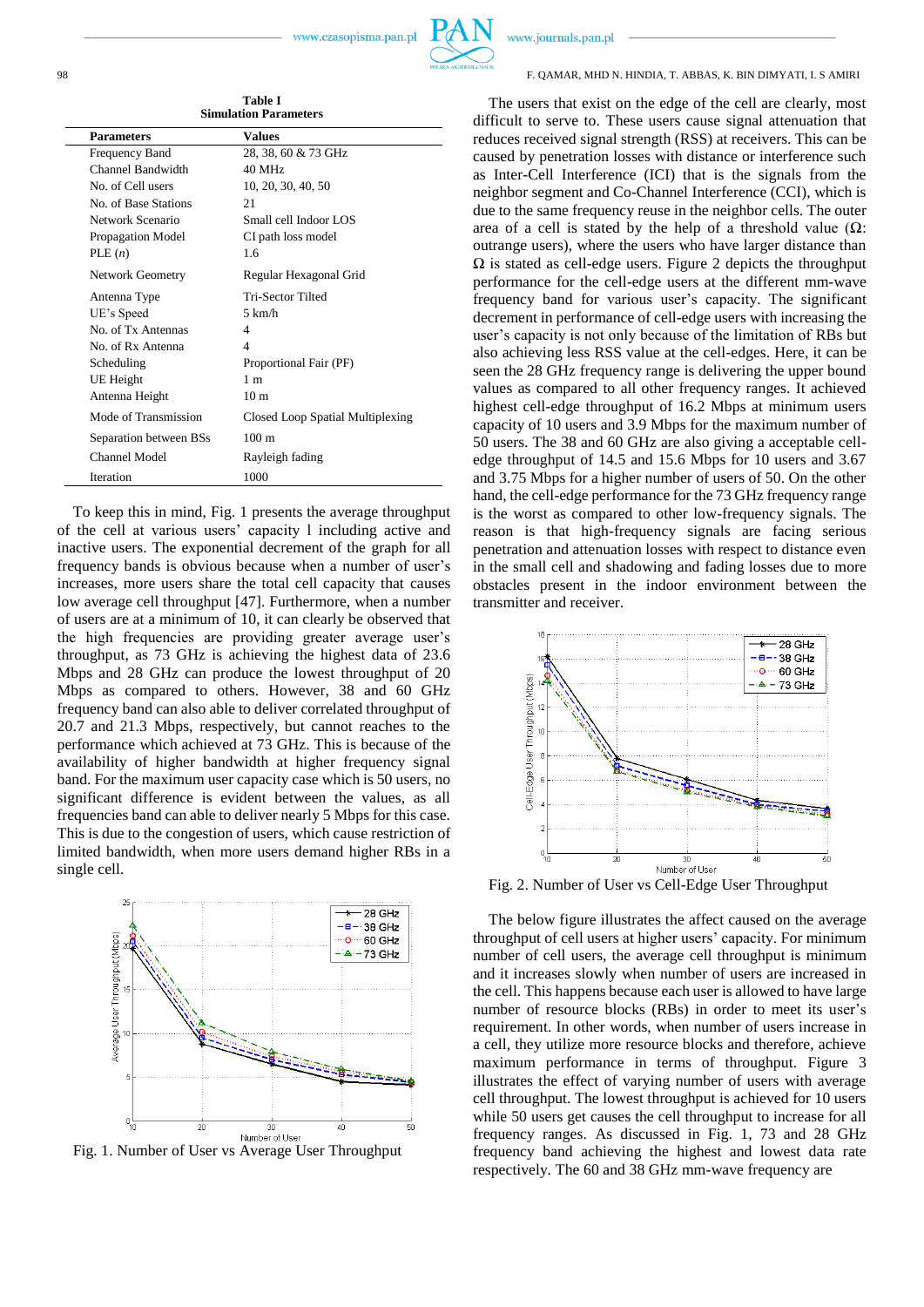

INVESTIGATION OF QOS PERFORMANCE EVALUATION OVER 5G NETWORK FOR INDOOR ENVIRONMENT AT MILLIMETER WAVE BANDS 99





achieving quite comparable as achieved for 73 GHz. Both achieved approximately 64 Mbps for a minimum of 10 users' case and delivers around 75 Mbps for a maximum of 50 users' capacity. Conversely, the 28 GHz frequency range is getting the lowest overall cell average throughput of 62 to 73 Mbps for highest and lowest users' capacity, respectively. It clearly states that the high-frequency signals deliver better overall performance when working on small indoor network scenario due to the availability of higher bandwidth with less signal attenuation.

The peak user's data rate has defined by the maximum throughput that can be achieved at any point in time by checking the received throughput. It defines the ability of the particular system from highest to average and mean values. Figure 4 explains the relation between the peak user achievable throughputs with respect to various user capacity values. As expected, the peak achieved throughput is maximum for a minimum number of users of 10 and it gradually decreasing with respect to the number of users increases. This is due to the limitation of RBs, when more users are sharing data in a cell, which causes low individual users and overall system throughout and vice versa. As discussed in Fig. 1 and Fig. 3, here also 73 and 28 GHz achieved the maximum and minimum of 30 and 26 Mbps for the minimum case of 10 users, respectively. While 38 and 60 GHz able to deliver a moderate throughput of 27 and 28 Mbps respectively. On the other hand, when the number of users is higher up to 40 users, a number of throughput differences are negligible and all frequency bands are achieving similar throughput of 7 to 5.5 Mbps between 40 to 50 user's value, this is also referred as a breakpoint of the system. This is because the network achieved to its maximum capability to deliver to highest throughput at around 40 users.

The available radio spectrum for the current wireless network is extremely scarce, while the demand for high data services is growing at a rapid pace. Spectral efficiency is therefore of major concern in the design of the future 5G mm-wave network. Spectral efficiency defines the transmission rate for a provided bandwidth in a particular communication network that can be transmitted over a channel. It can also be used to compute the maximum number of users in each cell that the system can support while providing ample amount of bandwidth to each user. Since, for each cell, frequency is very much limited, therefore, only efficient utilization of it will provide minimum bandwidth for smooth performance of the communication system. Results for spectral efficiency in Fig. 5 validates that the spectral efficiency is slighting increasing with respect to the



Fig. 4. Number of User vs Peak User Cell Throughput

user's capacity higher number of users getting more throughput hence utilizing available spectrum more efficiently. As expected, here also 73 GHz frequency band outperform other frequencies and gives upper bound throughout the user's capacity range. It gives 2.05 b/s/Hz for 10 users and 2.3 b/s/Hz for 50 users. However, 38 and 60 GHz also produce moderate performance and gives correlated results clearly for higher user's capacity in contrast with 73 GHz. Besides that, the 28 GHz frequency is giving the lowest performance of 1.90 and 2.26 b/s/Hz for the minimum and maximum user's capacity, respectively due to inefficient spectrum utilization at lower frequency band.



The sharing of resources from base station to the users must be fair in any wireless network in order to provide its users equal rights to the bandwidth[48][49][48]. Here, the PF algorithm is used to calculate the fairness among the several users [49, 50]. Figure 9 shows the fairness for different frequency spectrum with respect to various user's capacity. The slight increment in fairness index with increasing the users can understand that fact more users leads to more fair resource distribution causes high fairness index value. It can clearly be observed that the fairness index for 28 GHz is the highest and nearly equal to the 97 %, which defines the better-received signal quality at low frequency with equal RBs distributions among the users. On the other hand, 73 GHz gets the lowest fairness value varying from 93.5 % to 96.4 % for users 10 and users 50, respectively. Moreover, the 60 GHz frequency band also achieving the correlated results as we get in 73 GHz frequency. Though the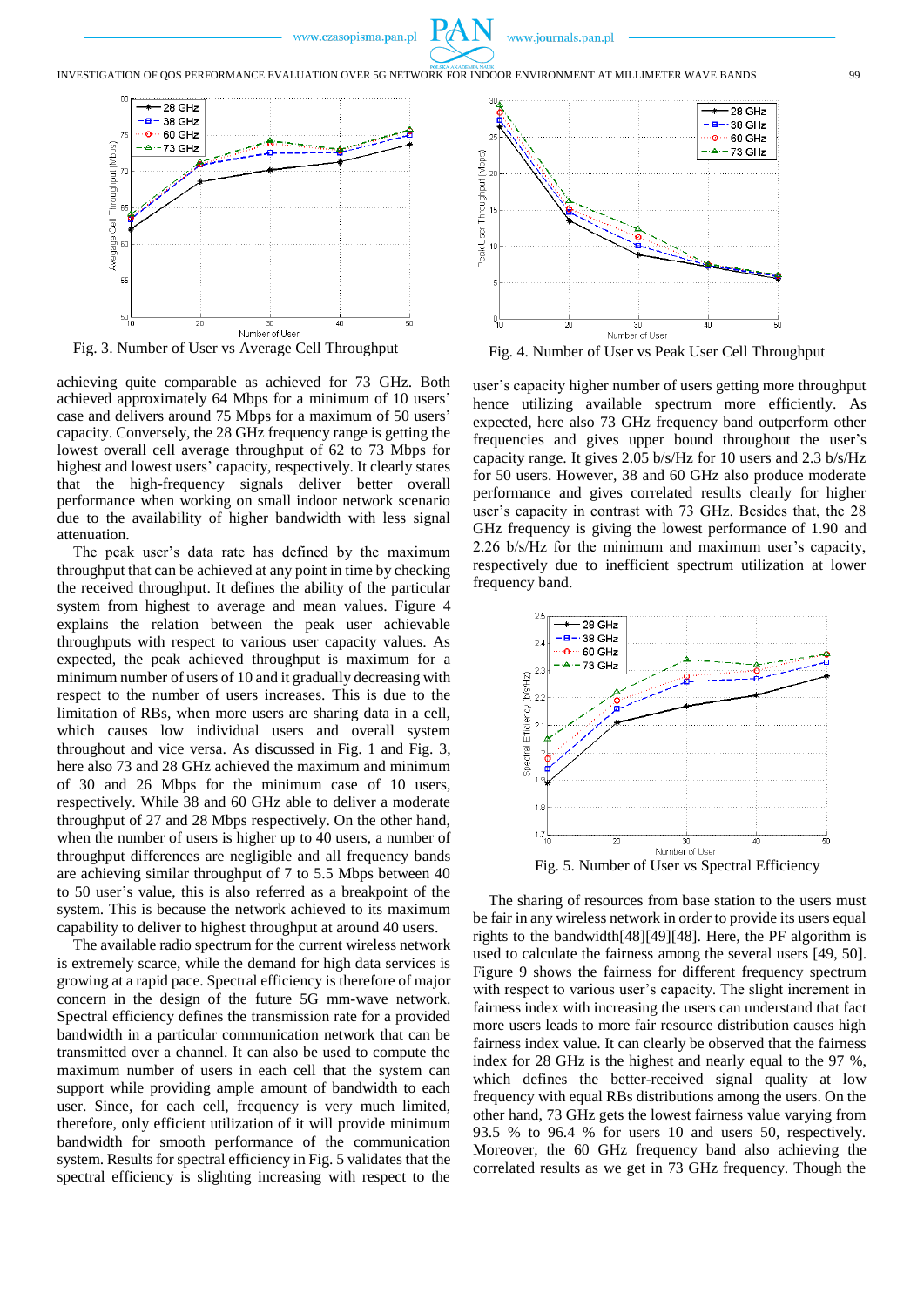

fairness we get at 38 GHz is 95.5 % for minimum user case of 10, but it reaches to nearly 97 % as achieved for 28 GHz frequency band for a maximum of 50 users. This fairness values simply depends on the resource sharing among different users depending on the variation of the received signal quality, which is, in this case, achieving exceptionally.



## V. CONCLUSION

5G next generation networks cannot be forced to lower frequency bands due to limited bandwidth and operators need to opt for higher frequency bands to meet the requirements for future networks. Higher frequencies provide ample amount of bandwidth but comes with some new challenges that we did not face with lower frequencies. For best level of customer satisfaction and its needs, signal quality from the base-station to the consumer should be increased, so that maximum performance of the network can be achieved. Channel is the only part of the communication system that cannot be controlled but if somehow, we are able to predict the channel behavior and signal propagation characteristics, we can optimize sender and receiver to make out the best of the available channel. To keep this in mind, this article offers a propagation channel findings by characterizing and investigating the ability of 28, 38, 60 and 73 GHz mm-wave frequency for the indoor small cell network. It utilizes the most potential CI model to investigate the channel behavior with various outcomes such as spectral efficiency, average user throughput, fairness index, throughput for celledge users and average cell throughput. We analyze that, however, 28 and 38 GHz frequency spectrum has the ability to serve a huge amount of throughput for the future 5G network but by utilizing more high frequencies band such as 60 and 73 GHz, the overall network performance can be much more increased. We are hopeful that findings presented in this paper can be used to test as well as implement 5G in real scenarios for the next-generation mobile network. For future work, various channel characterization like fading and bandwidth at different advance MIMO antenna configuration with more competent propagation model like FI, alpha-beta-gamma (ABG) and frequency-weighted CI (CIF) models will be investigated.

### **REFERENCES**

- [1] T. ETSI, 125 925 V3. 3.0:"Universal Mobile Telecommunications System (UMTS), RF system scenarios (3GPP TR 25.942 version 3.3. 0), 2000.
- [2] I. Insights, Worldwide cellphone subscriptions forecast to exceed worldwide population in 2015, ed: ed, 2014.

[3] A. Osseiran, F. Boccardi, V. Braun, K. Kusume, P. Marsch, M. Maternia, et al., Scenarios for 5G mobile and wireless communications: the vision of the METIS project, IEEE Communications Magazine, vol. 52, pp. 26-35, 2014.

- [4] M. N. Hindia, F. Qamar, M. B. Majed, T. A. Rahman, and I. S. Amiri, Enabling remote-control for the power sub-stations over LTE-A networks, Telecommunication Systems, pp. 1-17, 2018.
- [5] (2017, 14 July 2017). 5G: Issues and Challenges. Available: https://www.arcep.fr/uploads/tx\_gspublication/Report-5G-issueschallenges-march2017.pdf.
- [6] T. S. Rappaport, 5G Millimeter Wave Wireless: Trials, Testimonies, and Target Rollouts, in IEEE Infocom, 2018.
- [7] C.-C. Lin, C.-T. Tsai, D.-J. Deng, I.-H. Tsai, and S.-Y. Jhong, Minimizing electromagnetic pollution and power consumption in green heterogeneous small cell network deployment, Computer Networks, vol. 129, pp. 536-547, 2017.
- [8] M. N. Tehrani, M. Uysal, and H. Yanikomeroglu, Device-to-device communication in 5G cellular networks: challenges, solutions, and future directions, IEEE Communications Magazine, vol. 52, pp. 86-92, 2014.
- [9] F. Qamar, T. Abbas, M. N. Hindia, K. B. Dimyati, K. A. B. Noordin, and I. Ahmed, Characterization of MIMO propagation channel at 15 GHz for the 5G spectrum, in Communications (MICC), 2017 IEEE 13th Malaysia International Conference on, 2017, pp. 265-270.
- [10] M. N. Hindia, F. Qamar, T. A. Rahman, and I. S. Amiri, A Stochastic Geometrical Approach for Full-Duplex MIMO Relaying Model of High-Density Network, Ad Hoc Networks, 2018.
- [11] A. Gachhadar, M. N. Hindia, F. Qamar, M. H. S. Siddiqui, K. A. Noordin, and I. S. Amiri, Modified genetic algorithm based power allocation scheme for amplify-and-forward cooperative relay network, Computers & Electrical Engineering, 2018.
- [12] F. Qamar, K. B. Dimyati, M. N. Hindia, K. A. B. Noordin, and A. M. Al-Samman, A comprehensive review on coordinated multi-point operation for LTE-A, Computer Networks, vol. 123, pp. 19-37, 2017.
- [13] O. Elijah, T. A. Rahman, I. Orikumhi, C. Y. Leow, and M. N. Hindia, An Overview of Internet of Things (IoT) and Data Analytics in Agriculture: Benefits and Challenges, IEEE Internet of Things Journal, 2018.
- [14] H. R. Chayon, K. Dimyati, H. Ramiah, and A. W. Reza, An Improved Radio Resource Management with Carrier Aggregation in LTE Advanced, Applied Sciences, vol. 7, p. 394, 2017.
- [15] M. Shikh-Bahaei, Y.-S. Choi, and D. Hong, Full-Duplex and Cognitive Radio Networking for the Emerging 5G Systems, Communications and Mobile Computing, vol. 2018, 2018.
- [16] D. Udeshi and F. Qamar, Quality Analysis Of Epon Network For Uplink and Downlink Design, Asian Journal of Engineering, Sciences & Technology, vol. 4, 2014.
- [17] X. Hu, J. Cheng, M. Zhou, B. Hu, X. Jiang, Y. Guo, et al., Emotionaware cognitive system in multi-channel cognitive radio ad hoc networks, IEEE Communications Magazine, vol. 56, pp. 180-187, 2018.
- [18] K. A. B. Noordin, M. N. Hindia, F. Qamar, and K. Dimyati, Power Allocation Scheme Using PSO for Amplify and Forward Cooperative Relaying Network, in Science and Information Conference, 2018, pp. 636-647.
- [19] J. Zhang, L. Dai, X. Li, Y. Liu, and L. Hanzo, On low-resolution ADCs in practical 5G millimeter-wave massive MIMO systems, IEEE Communications Magazine, 2018.
- [20] M. Liaqat, K. A. Noordin, T. A. Latef, and K. Dimyati, Power-domain non orthogonal multiple access (PD-NOMA) in cooperative networks: an overview, Wireless Networks, pp. 1-23, 2018.
- [21] M. Dohler and T. Nakamura, 5G mobile and wireless communications technology: Cambridge University Press, 2016.
- [22] F. Qamar, M. H. S. Siddiqui, K. Dimyati, K. A. B. Noordin, and M. B. Majed, Channel characterization of 28 and 38 GHz MM-wave frequency band spectrum for the future 5G network, in Research and Development (SCOReD), 2017 IEEE 15th Student Conference on, 2017, pp. 291-296.
- [23] T. Wang, G. Li, B. Huang, Q. Miao, J. Fang, P. Li, et al., Spectrum Analysis and Regulations for 5G, in 5G Mobile Communications, ed: Springer, 2017, pp. 27-50.
- [24] T. Abbas, F. Qamar, I. Ahmed, K. Dimyati, and M. B. Majed, Propagation channel characterization for 28 and 73 GHz millimeterwave 5G frequency band, in Research and Development (SCOReD), 2017 IEEE 15th Student Conference on, 2017, pp. 297-302.

## www.journals.pan.pl